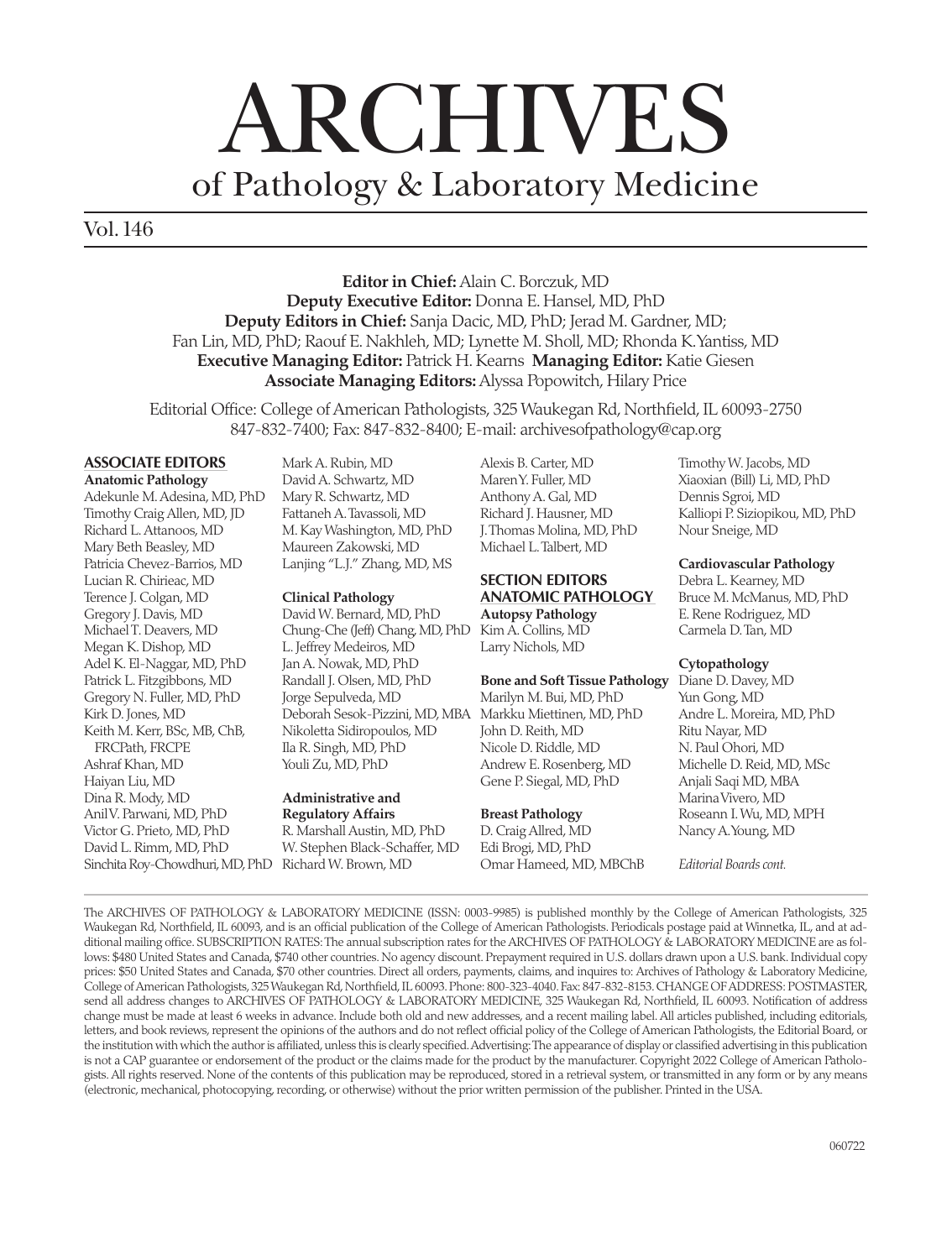**Dermatopathology** Scott R. Granter, MD Paul W. Harms, MD, PhD Jon A. Reed, MD Artur Zembowicz, MD

**Endocrine Pathology** Sylvia L. Asa, MD, PhD Virginia LiVolsi, MD

#### **ENT Pathology**

William C. Faquin, MD, PhD Raja R. Seethala, MD Aaron M. Udager, MD, PhD Michelle D. Williams, MD Qihui "Jim" Zhai, MD

#### **Forensic Pathology**

John R. Parker, MD Glenn Rudner, MD

#### **Gastrointestinal Pathology**

Olca Basturk, MD Brian Brinkerhoff, MD Ian Brown, MBBS, FRCPA Lawrence J. Burgart, MD Zongming Eric Chen, MD, PhD Domenico Coppola, MD Vikram Deshpande, MD Jeffrey D. Goldsmith, MD Blythe Gorman, MD Melanie Johncilla, MD David S. Klimstra, MD Laura W. Lamps, MD Robert M. Najarian, MD Nicole C. Panarelli, MD Giacomo Puppa, MD Marie E. Robert, MD Antonia R. Sepulveda, MD, PhD Amitabh Srivastava, MD Catherine J. Streutker, MD Huamin Wang, MD, PhD T. T. Wu, MD, PhD Mamoun Younes, MD

#### **Gynecologic Pathology**

Natalia Buza, MD Donna Coffey, MD Suzanne Crumley, MD Ekene Okoye, MD Anna E. Sienko, MD

#### **Hepatopathology**

Sadhna Dhingra, MD Wendy L. Frankel, MD Joseph Misdraji, MD Asif Rashid, MD, PhD

Dongfeng Tan, MD Swan N. Thung, MD

#### **Immunohistochemistry**

Kumarasen Cooper, MBChB Andrew L. Folpe, MD Rodolfo Laucirica, MD

#### **Mediastinal Pathology**

Cesar A. Moran, MD Saul M. Suster, MD

#### **Nephropathology**

Guillermo A. Herrera, MD Surya V. Seshan, MD Luan D. Truong, MD

#### **Neuropathology**

Matthew D. Cykowski, MD Bette K. DeMasters, MD Kar-Ming Fung, MD, PhD Roger E. McLendon, MD Richard A. Prayson, MD Andreana L. Rivera, MD G. Jackson Snipes, MD, PhD Hidehiro Takei, MD Tarik Tihan, MD, PhD David Zagzag, MD, PhD

#### **Ophthalmic Pathology** Mukul K. Divatia, MD

**Oral and Maxillofacial Pathology** Catherine M. Flaitz, DDS, MS

#### **Pediatric Pathology**

Michael A. Arnold, MD, PhD M. John Hicks, MD, DDS, PhD Aliya N. Husain, MD Jason A. Jarzembowski, MD, PhD

### **Placental Pathology**

Janice M. Lage, MD Daniel Levitan, MD

#### **Pulmonary Pathology**

Israh Akhtar, MD Douglas B. Flieder, MD Teri J. Franks, MD Andras Khoor, MD Brandon T. Larsen, MD, PhD Leslie A. Litzky, MD Alberto M. Marchevsky, MD Sanjay Mukhopadhyay, MD Kirtee Raparia, MD Anja C. Roden, MD

Frank Schneider, MD Haijun (Steve) Zhou, MD, PhD

#### **Urologic Pathology**

David G. Bostwick, MD Bogdan A. Czerniak, MD, PhD Michael Ittmann, MD, PhD Zhong Jiang, MD Lakshmi Priya Kunju, MD Adeboye O. Osunkoya, MD Gladell P. Paner, MD Steven S. Shen, MD, PhD John R. Srigley, MD Satish Tickoo, MD

#### **SECTION EDITORS CLINICAL PATHOLOGY Clinical Chemistry**

Dean C. Carlow, MD, PhD Amitava Dasgupta, PhD Sridevi Devaraj, PhD, DABCC David G. Grenache, PhD Erin J. Kaleta, PhD, DABCC Frederick L. Kiechle, MD, PhD Stephen R. Master, MD, PhD Michael C. Milone, MD, PhD Ping Wang, PhD, DABCC, FACB Xin Yi, PhD, DABCC

#### **Clinical Immunology**

M. Qasim Ansari, MD Smaroula Dilioglou, PhD Todd N. Eagar, PhD Henry A. Homburger, MD Semyon Risin, MD, PhD

#### **Coagulation**

Paul M. Allison, MD Jessica Jacobson, MD Nghia D. Nguyen, MD Jun Teruya, MD, DSc X. Long Zheng, MD, PhD

#### **Hematopathology**

Amy Chadburn, MD John Kim Choi, MD, PhD Genevieve M. Crane, MD, PhD Suyang Hao, MD Eric D. Hsi, MD S. David Hudnall, MD Jerry Hussong, MD Jeffrey L. Jorgensen, MD, PhD Todd W. Kelley, MD Michael J. Kluk, MD, PhD Tara Miller, MD Sergio Pina-Oviedo, MD

#### **Microbiology**

Matthew J. Bankowski, PhD Kathleen G. Beavis, MD S. Wesley Long, MD, PhD Sandra S. Richter, MD Audrey N. Schuetz, MD, MPH Lisa M. Stempak, MD Gail L. Woods, MD

#### **Molecular Pathology**

Vera Luiza Capelozzi, MD, PhD Anjen Chenn, MD, PhD William B. Coleman, PhD Jennifer Laudadio, MD Dolores H. Lopez-Terrada, MD, PhD Federico A. Monzon, MD Dwight H. Oliver, MD Gary W. Procop, MD Gregory J. Tsongalis, PhD Yasushi Yatabe, MD, PhD

#### **Transfusion Medicine**

Jill Adamski, MD, PhD Aleksandar Babic, MD, PhD Charlene Bierl, MD, PhD Melissa M. Cushing, MD Elizabeth A. Hartwell, MD Tina Ipe, MD, MPH Kevin J. Land, MD Christopher M. Leveque, MD Susan Rossmann, MD, PhD David H. Yawn, MD

#### **ADMINISTRATIVE AND REGULATORY AFFAIRS**

**Artificial Intelligence** James H. Harrison, Jr., MD, PhD Andrew Quinn, MD

#### **Informatics**

Ulysses G.J. Balis, MD Michael J. Becich, MD, PhD Jordan Olson, MD Zhenhong Qu, MD, PhD

#### **Pathology Education**

Sarah M. Bean, MD Ralph Green, MD Amy Y. Lin, MD

#### **Quality Assurance**

Stephen S. Raab, MD Stephen Ruby, MD

*Editorial Boards cont.*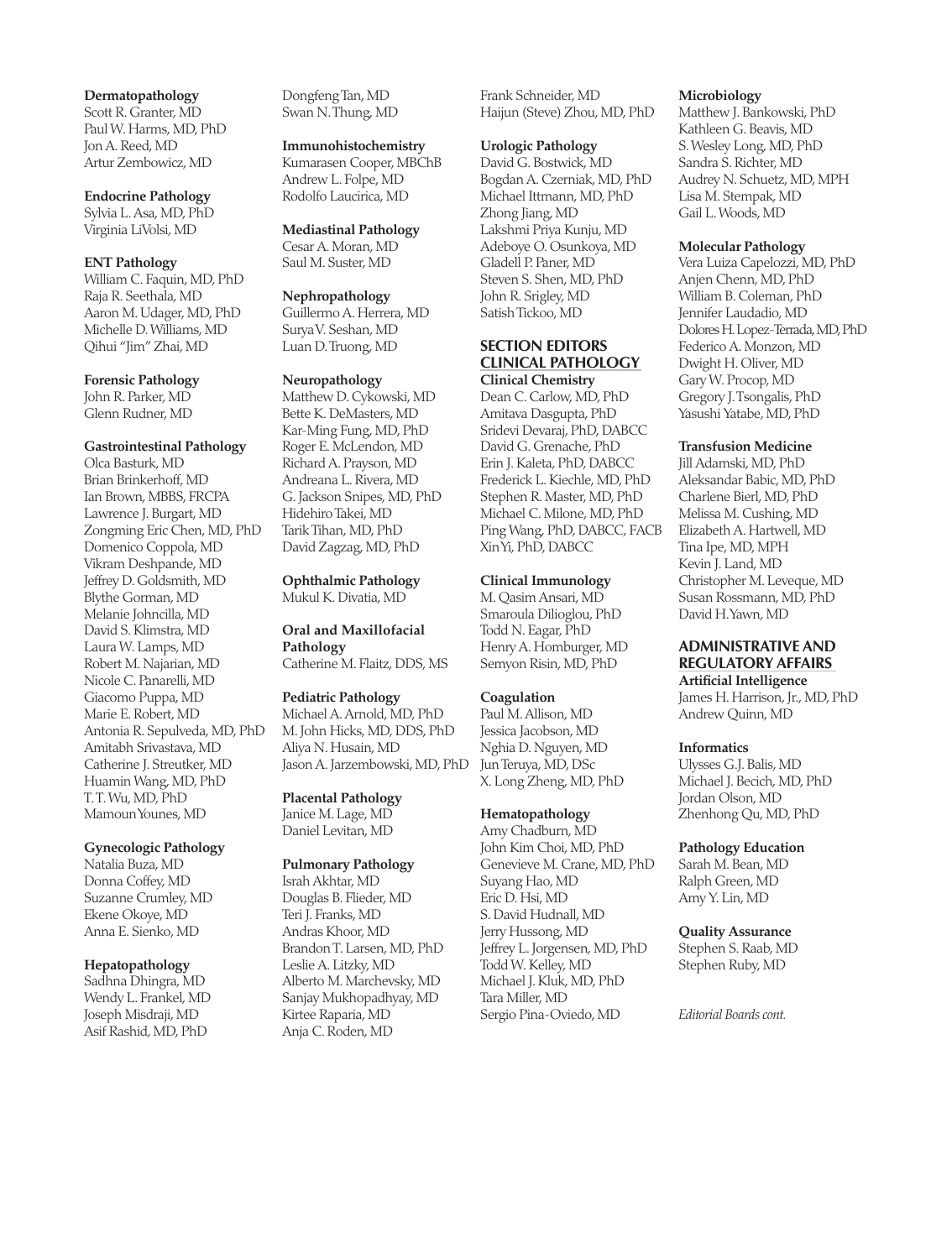#### **SPECIAL SECTIONS Advanced Imaging in Pathology**

Michael Feldman, MD, PhD Lida P. Hariri, MD, PhD Richard Levenson, MD Stephen TC Wong, PhD

#### **Clinical Effectiveness and Economics**

Diana M. Cardona, MD David A. Cohen, MD Michael B. Datto, MD, PhD Michael C. Dugan, MD Brian R. Jackson, MD Jeffrey W. Prichard, DO Emily E. Volk, MD

#### **Digital Pathology**

John W. Bishop, MD David S. McClintock, MD Liron Pantanowitz, MD Michael Thrall, MD Yukako Yagi, PhD

#### **Emerging Technologies and Techniques**

Shane F. Battye, MBBS, FRCPA Paul A. Christensen, MD Junya Fukuoka, MD, PhD Raul S. Gonzalez, MD Mark Gustavson, PhD Xiaoyin "Sara" Jiang, MD Keith J. Kaplan, MD Nathan E. Lee, MD Sean R. Williamson, MD

#### **Environmental Pathology**

Andrew Churg, MD, PhD Francoise Galateau-Salle, MD Allen Gibbs, MD Sylvie Lantuejoul, MD, PhD Victor L. Roggli, MD Anjana V. Yeldandi, MD

#### **Epidemiology and Biostatistics**

Lois B. Travis, MD, ScD

#### **Global Health**

Hallgrimur Benediktsson, MD Samreung Rangdaeng, MD Indrojit Roy, MD

**Immune Therapy** Deborah A. R. Dillon, MD Oluwole Fadare, MD

Brooke E. Howitt, MD Alvaro C. Laga, MD Mari Mino-Kenudson, MD Erik Thunnissen, MD, PhD Scott A. Tomlins, MD, PhD Ming S. Tsao, MD, FRCPC Mark A. Valasek, MD, PhD

#### **Molecular Cytopathology**

Gilda da Cunha Santos, MD, PhD **Virology** Deepali Jain, MD Sarah E. Kerr, MD Sara E. Monaco, MD Natasha Rekhtman, MD, PhD Michael H. Roh, MD, PhD Philippe Vielh, MD

#### **Precision Medicine**

Dara L. Aisner, MD, PhD Angela N. Bartley, MD Eric Bernicker, MD Kenneth J. Bloom, MD Jonathan L. Curry, MD Fred R. Hirsch, MD, PhD A. John Iafrate, MD, PhD Diana N. Ionescu, MD Sarika P. Jain, MD Alexander J. Lazar, MD, PhD Neal I. Lindeman, MD Chen Liu, MD, PhD Anirban Maitra, MBBS Dipen Maru, MD Juan Miguel Mosquera, MD, MSc Bryce P. Portier, MD, PhD Arundhati Rao, MD, PhD Brian D. Robinson, MD Jason N. Rosenbaum, MD Jessica S. Thomas, MD, PhD, MPH Cindy L. Vnencak-Jones, PhD

#### **Residents Affairs**

Alyssa M. Krasinskas, MD Suzanne Z. Powell, MD Jae Y. Ro, MD, PhD

#### **Social Media**

Christina A. Arnold, MD Adam L. Booth, MD Yasmeen M. Butt, MD Marcos Lepe, MD Elizabeth L. McKinnon, MD Pembe Oltulu, MD Vishwas Parekh, MD Raghavendra Pillappa, MD Saranya Singaravel, DCP, DipNB (Path) Daniel C. Skipper, DO

#### **Transplantation Pathology**

Roberto J. Barrios, MD Anthony Chang, MD Michael C. Fishbein, MD Lillian Gaber, MD Maxwell L. Smith, MD Heather Stevenson-Lerner, MD, PhD Lisa Yerian, MD

Eileen M. Burd, PhD, D(ABMM) Jeannette Guarner, MD Marie Louise Landry, MD

### **EXECUTIVE ADVISORY BOARD**

Mahul B. Amin, MD Daniel A. Arber, MD Barbara F. Atkinson, MD David L. Booker, MD Jenny Chang, MD Barbara S. Ducatman, MD Harry L. Evans, MD Robert Folberg, MD Richard C. Friedberg, MD, PhD Eric F. Glassy, MD Allen M. Gown, MD Stanley R. Hamilton, MD M. Elizabeth H. Hammond, MD James S. Hernandez, MD William F. Hickey, MD Jason L. Hornick, MD, PhD Jennifer L. Hunt, MD Robert L. Hunter Jr., MD, PhD Elaine S. Jaffe, MD Peter E. Jensen, MD Rebecca L. Johnson, MD Donald S. Karcher, MD Karen L. Kaul, MD, PhD Marsha C. Kinney, MD Daniel M. Knowles, MD Peter Kragel, MD Marc Ladanyi, MD Debra G.B. Leonard, MD, PhD Ricardo V. Lloyd, MD, PhD David N. Louis, MD Eugene J. Mark, MD George Michalopoulos, MD, PhD Handan Zeren, MDKrzysztof Moroz, MD William A. Muller, MD, PhD Jeffrey L. Myers, MD Tristram G. Parslow, MD, PhD Deborah E. Powell, MD Michael B. Prystowsky, MD, PhD Robert L. Reddick, MD Stanley J. Robboy, MD A. Joe Saad, MD

Henry D. Tazelaar, MD William D. Travis, MD Edward O. Uthman, MD Gail H. Vance, MD David H. Walker, MD Thomas M. Wheeler, MD Myra L. Wilkerson, MD R. Bruce Williams, MD Ignacio I. Wistuba, MD Samuel A. Yousem, MD Peter Paul Yu, MD Richard J. Zarbo, MD, DMD

#### **CONTRIBUTING EDITORS**

Hussam Abu-Farsakh, MD Mojgan Amrikachi, MD Rose C. Anton, MD Susan C. Baer, MD Franco Bertoni, MD Kevin M. Burns, MD James L. Connolly, MD Christopher P. Crum, MD Louis P. Dehner, MD Christopher Doern, PhD, D(ABMM) Ronald E. Domen, MD George W. English, III, MD Jonathan I. Epstein, MD April Ewton, MD Susan L. Haley, MD Michelle M. Hebert, MD David G. Hicks, MD J. Charles Jennette, MD Nirag C. Jhala, MD Zahid Kaleem, MD Kristine Konopka, MD Gerald J. Kost, MD, PhD Grace Y. Lin, MD, PhD Cindy B. McCloskey, MD Andrew G. Nicholson, MD Mauro Papotti, MD Michael R. Pins, MD Andrew Renshaw, MD Michio Shimizu, MD, PhD Gabriel L. Sica, MD, PhD Shi Wei, MD, PhD Eva M. Wojcik, MD Rebecca F. Yorke, MD